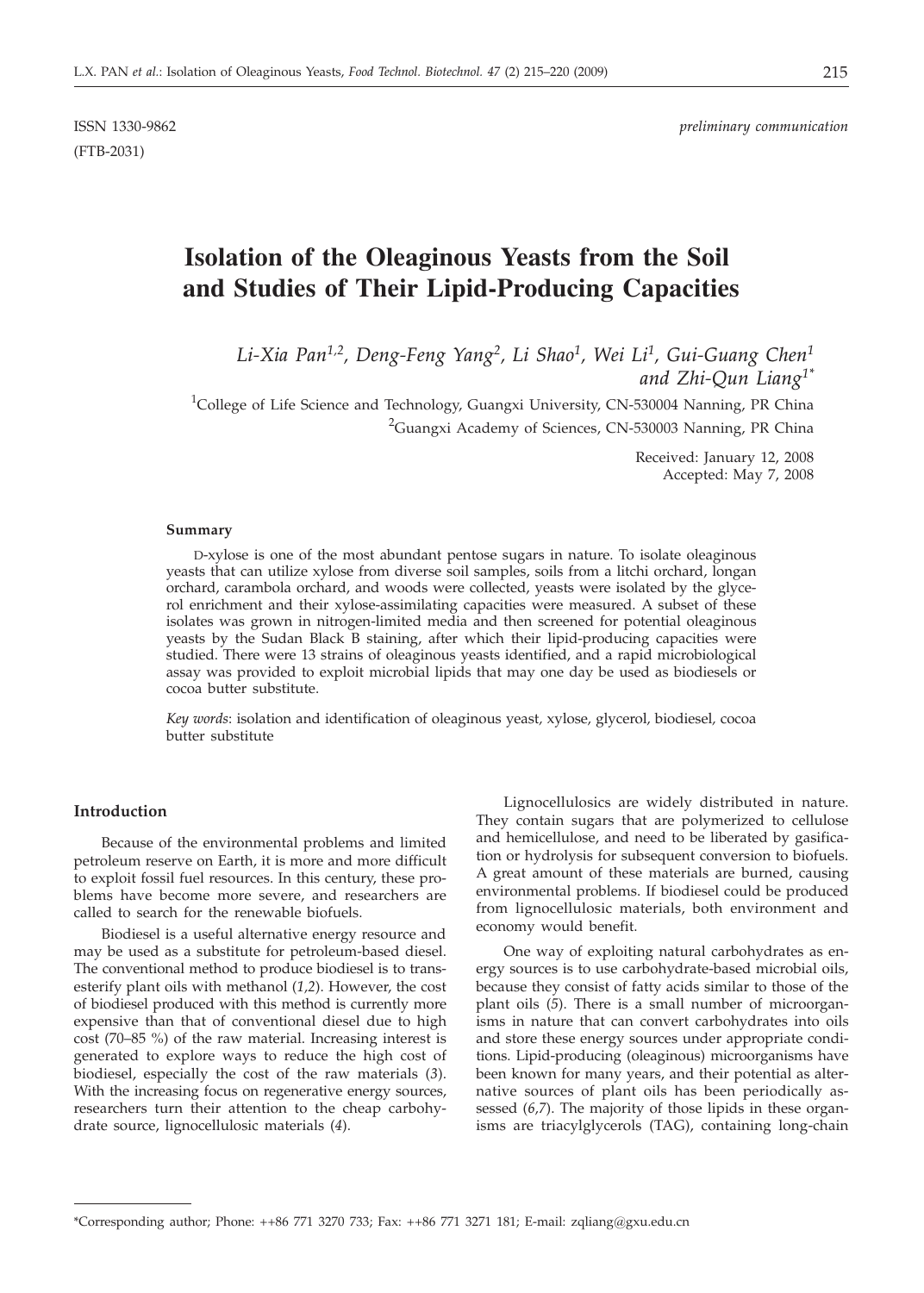fatty acids that are comparable to conventional plant oils (*8*). It would be important to develop new oil resources by using microbes, which offers many advantages compared with traditional methods using animal fat and plant oils. A large amount of raw materials and high-value products can be produced in relatively short time at low cost and without the seasonal weather effects. This approach may offer an alternative way to obtain biofuels (*9*).

Recent reports in the international publications indicate problems concerning cocoa butter production due to the failure of cocoa plant protection measures against harmful insects and infections. This problem can result in a significant increase in the prices of cocoa butter. However, the oleaginous microorganisms have noticeable application in production of lipids which can be used as cocoa butter substitute. Some oleaginous yeasts show an unusual capacity to synthesize interesting lipid profiles with high percentages of stearic acid and nonnegligible percentages of palmitic and oleic acid, with a composition resembling that of cocoa butter (*10,11*).

Xylose and glucose are the main products of the hydrolysis of lignocellulosic materials. These carbohydrates can be used by the oleaginous yeasts isolated from the soil or other natural sources to produce lipid oils. In this paper, the isolation of oleaginous yeasts utilizing xylose from the soil is reported using the glycerol enrichment approach. Also, the lipid-producing capability of oleaginous yeasts is investigated.

## **Materials and Methods**

#### *Soil sample collection*

Ten soil samples were obtained for the isolation of yeasts. Bulk samples (5 kg) were collected from the upper 5–20 cm of a litchi orchard, longan orchard, carambola orchard, and the woods in Nanning, Guangxi Chuang Municipality, People's Republic of China, where the climate is semi-tropical.

#### *Reagents*

Taq polymerase was obtained from Takara (Shiga, Japan). EZNA Plasmid MiniprepI and a Gel Extraction Kit were obtained from Omega Bio-Tek (Doraville, GA, USA). All other reference substances and chemicals were purchased from Generay Biotech Co., Ltd. (Shanghai, PR China), and were of analytical grade unless otherwise specified.

#### *Yeast growth from soils*

A mass of 1 g of soil was added into 50 mL of glycerol-enriched medium containing (in g/L): glycerol 100,  $(NH_4)$ <sub>2</sub>SO<sub>4</sub> 1, KH<sub>2</sub>PO<sub>4</sub> 1, MgSO<sub>4</sub>·7H<sub>2</sub>O 0.5, and yeast extract 0.2 in a 250-mL Erlenmeyer flask, and incubated in an incubator shaker at 28  $\degree$ C for 24 h with shaking at 180 rpm, so that the targeted yeasts from the soil would be enriched to a greater number.

## *Yeast isolation*

A volume of 1 mL of the above pre-cultured yeasts was added to 9 mL of distilled water and 10-fold serial

dilutions were made. Portions of 0.1 mL from each dilution ranging from  $10^{-1}$  to  $10^{-5}$  were spread onto plates made with 2 % xylose, 0.5 % (NH<sub>4</sub>)<sub>2</sub>SO<sub>4</sub>, 0.1 % KH<sub>2</sub>PO<sub>4</sub>, 0.05 % MgSO<sub>4</sub>·7H<sub>2</sub>O, 0.05 % yeast extract, 2 % agar, 20 mL of 2 % fresh sterilized sodium deoxycholate  $(C_{24}H_{39}O_4Na)$ and 3.3 mL of streptomycin solution (10 000 U/mL). The plates were incubated at 28  $\degree$ C for 2 to 4 days, and those containing isolated colonies with the morphology typical of yeasts were used for further study.

## *Screening for oleaginous yeasts*

The isolated colonies of yeasts were further screened for their lipid-producing abilities by qualitative analysis with the Sudan Black B staining technique (*12*). The potential oleaginous yeast colonies were maintained on YEPD slant containing (in g/L): glucose 20, yeast extract 20, and peptone 20 at 4  $^{\circ}$ C and transferred once every 2 months. Stock cultures were incubated for 2 days, and then stored in a refrigerator before use.

## *Yeast inoculation and flask culture*

The oleaginous yeast colonies were initially streaked onto YEPD slant and grown for 2 days. After that they were transferred to 250-mL Erlenmeyer flasks containing 50 mL of inoculation medium containing (in g/L): xylose 20, (NH<sub>4</sub>)<sub>2</sub>SO<sub>4</sub> 5, KH<sub>2</sub>PO<sub>4</sub> 1, MgSO<sub>4</sub>·7H<sub>2</sub>O 0.5, and yeast extract 0.5 and grown at 28 °C on a rotary shaker at 180 rpm for 2 days. In flask cultures, 5 mL of these cultures were transferred to 45 mL of nitrogen-limited fermentation medium containing (in  $g/L$ ): xylose 40, (NH<sub>4</sub>)<sub>2</sub>SO<sub>4</sub> 2,  $KH_2PO_4$  7,  $NaH_2PO_4$  2,  $MgSO_4$ ·7 $H_2O$  1.5 and yeast extract 1 in 250-mL Erlenmeyer flask, and incubated in a rotary shaker at 180 rpm and 28 °C for 5 days. Duplicate samples were analyzed for dry mass, percentages of lipids, residual xylose and nitrogen amount.

## *Determination of yeast dry mass*

Portions of 2-mL cultures were harvested by centrifugation at 5000×*g* for 5 min. The supernatants were analyzed for xylose and ammonium concentrations as described below. Harvested biomass was washed twice with 5 mL of distilled water and then dried at 60 °C to constant mass (usually after 24 h). The biomass was determined gravimetrically.

#### *Determination of lipid content*

To determine the lipid content in yeast cells, lipids were extracted, dried and weighed, based on the method of Bligh and Dyer (*13*) with modifications. This is a fast procedure allowing complete lipid extraction. Briefly, a 50-mL sample was centrifuged at  $5000 \times g$  for 5 min, after which the yeast was washed twice with 50 mL of distilled water, then added into 10 mL of 4 M HCl, and incubated at 60  $°C$  for 1 to 2 h. Then the acid-hydrolyzed mass was stirred with 20 mL of chloroform/methanol mixture (1:1) at room temperature for 2 to 3 h, followed by centrifugation at 2000×g for 5 min at room temperature to separate the aqueous upper phase and organic lower phases. After that the lower phase containing lipids was recovered with a Pasteur pipette, and evaporated under reduced pressure for 10 min. The dry lipids were weighed.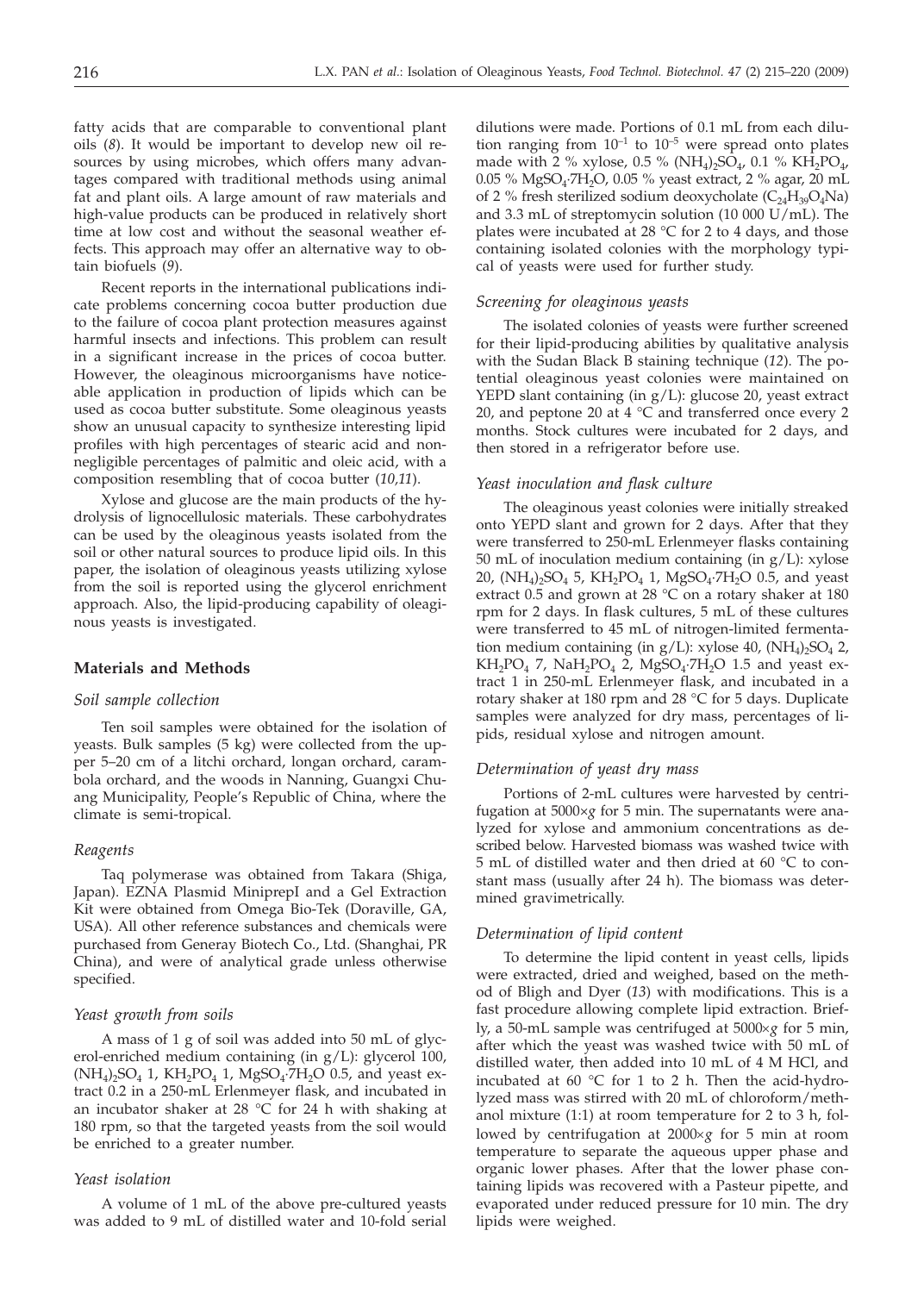# *Determination of xylose and ammonium concentrations*

The xylose concentration in the culture medium was estimated with the dinitrosalicylic acid (DNS) method. The ammonium concentration in the culture medium was estimated by the method of Chaney and Marbach (*14*).

#### *Molecular analyses of the 26S D1/D2 rDNA*

The genome DNA of the strains for the PCR was gained by using the phenol/chloroform method. The sequences of primes for 26S D1/D2 rDNA were 5'-GCAT-ATCAAAAGCGGAGGAAAAG-3'and 5'-GGTCCGTG-TTTCAAGACGG-3'. The PCR product was ligated with the vector of pMD18-T and sequenced by Generay Biotech Co., Ltd. (Shanghai, PR China). Comparisons of sequences with those in the databases were made with BlastN (BLAST, basic local alignment search tool) at NCBI.

#### *Statistical analysis*

Experiments were performed in triplicates and the data were analyzed using one way analysis of variance (ANOVA). Differences with  $p<0.05$  were considered statistically significant.

## **Results**

#### *The isolation of yeast colonies from soil samples*

In this preliminary study, 40 colonies with the morphology typical of yeast were isolated from ten soil samples that can utilize xylose or glycerol as the sole carbon source.

#### Table 2. Characterization of 20 oleaginous yeast colonies

## *Screening and characterization of oleaginous yeast colonies*

The lipid accumulation process requires the exhaustion of a nutrient, usually nitrogen, to allow excess carbon to be incorporated into lipids. With the nitrogen-limited growth, Sudan Black B staining identified 20 colonies as potential lipid biomass producers (Table 1). Although this technique did not allow precise insight into cellular lipid content, it did give, at least partially, information on the lipid accumulation ability of the tested yeast colonies.

These colonies were then further characterized for a series of parameters as listed in Table 2 including their biomass, lipid yield, lipid content and lipid coefficient. The ammonium concentration was close to zero (data ellipsis).

Table 1. Qualitative analysis by Sudan Black B staining

| Colony serial<br>number | Fat droplet<br>number | Colony serial<br>number | Fat droplet<br>number |
|-------------------------|-----------------------|-------------------------|-----------------------|
| $H2-1$                  | $+ + +$               | $I2-3$                  | $++++++$              |
| $H2-2$                  | $+ +$                 | $I2-4$                  | $+ + + + +$           |
| $H2-3$                  | $+ +$                 | $J3-1$                  | $+ + + + + +$         |
| $H2-4$                  | $+ +$                 | $J3-2$                  | $+ + + + +$           |
| H3-1                    | $^{+}$                | $J3-3$                  | $+ + + + +$           |
| $H3-2$                  | $^{+}$                | $Q2-1$                  | $+ + + + +$           |
| $H3-3$                  | $^{+}$                | $Q2-2$                  | $++$                  |
| H3-4                    | $+ +$                 | $Q2-3$                  | $+ + + + + +$         |
| $J2-1$                  | $^{+}$                | $Q2-4$                  | $++$                  |
| $I2-2$                  | $\overline{+}$        | $J3-4$                  | $+ + + + +$           |
|                         |                       |                         |                       |

Cells containing different amounts of fat droplets were indicated by  $+$  signs:  $+$  for one,  $+$   $+$  for two,  $+$   $+$   $+$  for three or more,  $++++$  tor many fat droplets in pseudohyphae

| Colony serial | $\gamma$ (biomass) | $y$ (lipid yield) | $w$ (lipid)   | Lipid coefficient    | $y(xy)$ ose utilized) |
|---------------|--------------------|-------------------|---------------|----------------------|-----------------------|
| number        | g/L                | g/L               | $\frac{0}{0}$ | g lipid/100 g xylose | g/L                   |
| $H2-1$        | 12.5               | 4.867             | 38.94         | 14.56                | 33.43                 |
| $H2-2$        | 10.5               | 2.490             | 23.71         | 6.45                 | 38.60                 |
| $H2-3$        | 9.5                | 2.020             | 21.26         | 6.80                 | 29.71                 |
| $H2-4$        | 14.00              | 3.060             | 21.86         | 8.46                 | 36.17                 |
| $H3-1$        | 18.50              | 3.420             | 18.49         | 9.29                 | 36.81                 |
| $H3-2$        | 8.10               | 1.994             | 24.62         | 7.39                 | 26.98                 |
| $H3-3$        | 7.00               | 2.240             | 32.00         | 6.34                 | 35.33                 |
| $H3-4$        | 8.50               | 3.070             | 36.12         | 7.78                 | 39.46                 |
| $J2-1$        | 10.50              | 2.670             | 25.43         | 6.70                 | 39.85                 |
| $J2-2$        | 16.32              | 3.788             | 23.21         | 10.73                | 35.30                 |
| $I2-3$        | 5.60               | 0.970             | 17.32         | 12.13                | $8.00\,$              |
| $I2-4$        | 6.50               | 1.950             | 30.00         | 4.88                 | 39.96                 |
| $J3-1$        | 20.50              | 5.100             | 24.88         | 13.00                | 39.23                 |
| $J3-2$        | 20.90              | 4.900             | 23.44         | 12.75                | 38.43                 |
| $J3-3$        | 10.40              | 2.548             | 24.50         | 8.37                 | 30.44                 |
| $J3-4$        | 4.90               | 0.960             | 19.59         | 4.42                 | 21.72                 |
| $Q2-1$        | 22.30              | 5.680             | 25.47         | 15.38                | 36.93                 |
| $Q2-2$        | 21.50              | 4.490             | 20.88         | 12.13                | 37.02                 |
| $Q2-3$        | 18.50              | 3.660             | 19.78         | 9.57                 | 38.24                 |
| $Q$ 2-4       | 14.80              | 4.780             | 32.30         | 11.98                | 39.90                 |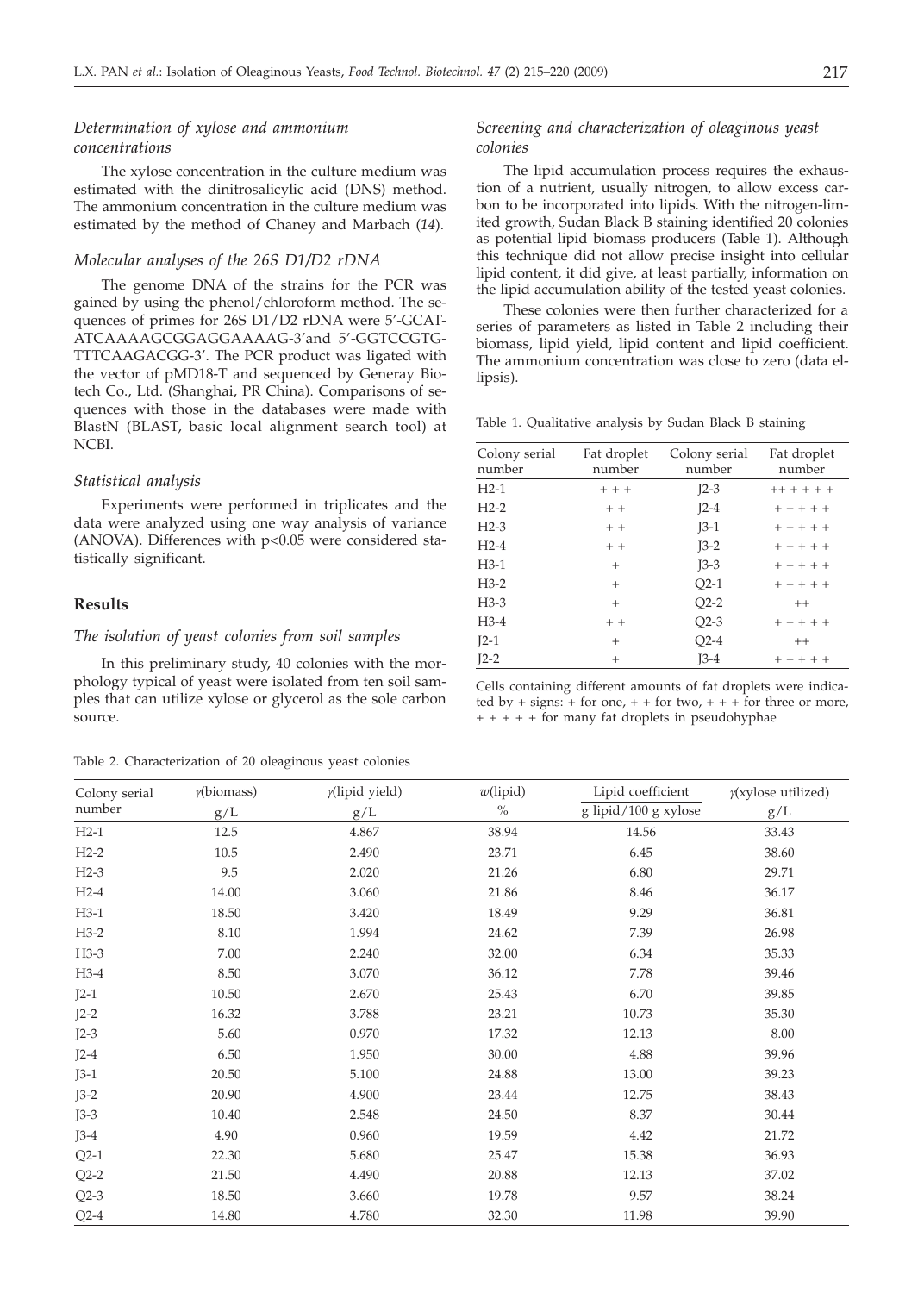## *Identifying oleaginous yeast colonies*

By sequencing their 26S rDNA, 20 colonies were identified as 13 different strains. Results from the sequencing, as listed in Table 3, confirm their genetic differences, thus supporting their identification. Because Q2-4 could not be identified, it was named *Rhodotorula* sp., which might be a new strain.

# *The ability of several typical oleaginous yeasts to assimilate glycerol and xylose*

Oleaginous yeasts are organisms capable of synthesizing and accumulating oil, wherein oil accumulation ranges from at least about 20 up to about 80 % of the cellular dry mass. Yeast genera that have been identified as oleaginous yeasts, but are not limited to only this property are: *Yarrowia, Candida, Rhodotorula, Rhodosporidium, Cryptococcus, Trichosporon* and *Lipomyces.* More specifically, illustrative oil-synthesizing yeasts include: *Rhodosporidium toruloides, Lipomyces starkey, L. lipoferus, Candida revkaufi, C. pulcherrima, C. tropicalis, C. utilis, Rhodotorula minuta, Trichosporon pullans, T. cutaneum, Cryptococcus curvatus, Rhodotorula glutinis, R. graminis and Yarrowia lipolytica* (formerly classified as *Candida lipolytica*).

The ability of these typical oleaginous yeasts to assimilate glycerol and xylose was also studied, as listed in Table 4, which shows that most oleaginous yeasts can assimilate glycerol and xylose. Consequently, glycerol enrichment could effectively isolate oleaginous yeasts from the samples. *Yarrowia lipolytica* yeast could not be obtained for this study by our isolation method, because it does not utilize xylose.

## **Discussion**

The basic physiology of lipid accumulation in microorganisms has been well studied. It is known that lipid production requires a medium with an excess of sugars or similar components such as glycerol and polysaccharides, but with little other nutrients, usually nitrogen (*15*). When nitrogen is low in the medium, the activity of nicotinamide adenine dinucleotide isocitrate dehydrogenase (NAD-IDH) decreases or even disappears from the mitochondria of the oleaginous yeasts. Then tricarboxylic acid cycle (TCA) is repressed, metabolism pathway altered, protein synthesis stopped and lipid accumulation activated (*16–18*). Cupp *et al.* (*19,20*) discovered that yeast strains lacking the activity of NAD-IDH could not utilize acetic acid as a carbon source, but utilized glycerol or lactic acid. Glycerol as a lipid analogue could play a positive role in the lipid accumulation. Papanikolaou *et al*. (*21*) reported that the increase of glycerol concentration in the growth medium somehow increased the cellular unsaturated fatty acid content of the lipids. The utilization of technical glycerol and stearin as co- -substrates resulted in higher lipid synthesis and increased

Table 3. Result of the identification of 20 oleaginous yeast colonies

| Colony serial number | Name                      | Colony serial number | Name                      |  |
|----------------------|---------------------------|----------------------|---------------------------|--|
| $H2-1$               | Rhodosporidium toruloides | $I2-2$               | Lipomyces starkey         |  |
|                      |                           | $I2-3$               | Trichosporon cutaneum     |  |
| $H2-2$               | Rhodotorula glutinis      | $I2-4$               | Candida pulcherrima       |  |
| $H2-3$               | Rhodotorula graminis      | $J3-1$               | Candida tropicalis        |  |
| $H2-4$               | Rhodotorula minuta        | $J3-2$               | Candida utilis            |  |
|                      |                           | $J3-3$               | Candida utilis            |  |
| $H3-1$               | Rhodosporidium toruloides | $J3-4$               | Trichosporon cutaneum     |  |
| $H3-2$               | Rhodotorula minuta        | $Q2-1$               | Cryptococcus curvatus     |  |
| $H3-3$               | Rhodotorula glutinis      | $Q2-2$               | Lipomyces starkey         |  |
| $H3-4$               | Rhodotorula mucilaginosa  | $Q2-3$               | Rhodosporidium toruloides |  |
| $I2-1$               | Lipomyces lipoferus       | $Q2-4$               | Rhodotorula sp.           |  |

Table 4. The ability of typical oleaginous yeast strains to assimilate xylose and glycerol

| Oleaginous yeast          | Xylose | Glycerol       | Oleaginous yeast     | Xylose | Glycerol |
|---------------------------|--------|----------------|----------------------|--------|----------|
| Rhodosporidium toruloides | $^{+}$ | $^{+}$         | Trichosporon pullans | u.     | u.       |
| Lipomyces starkey         |        | $\overline{+}$ | T. cutaneum          | $^+$   |          |
| L. lipoferus              | u.     | u.             | Cryptococcus         | $^+$   |          |
| Candida revkaufi          | u.     | u.             | curvatus             |        |          |
| C. pulcherrima            |        | $+$            | Rhodotorula glutinis |        |          |
| C. tropicalis             |        |                | R. graminis          |        |          |
| C. utilis                 |        |                | Yarrowia lipolytica  |        |          |
| Rhodotorula minuta        |        |                |                      |        |          |

Yeast culture media were collected and the xylose and glycerol were detected as described in Materials and Methods. + indicates the positive results, – indicates the negative results, u. indicates unknown results due to the unavailability of the yeast strain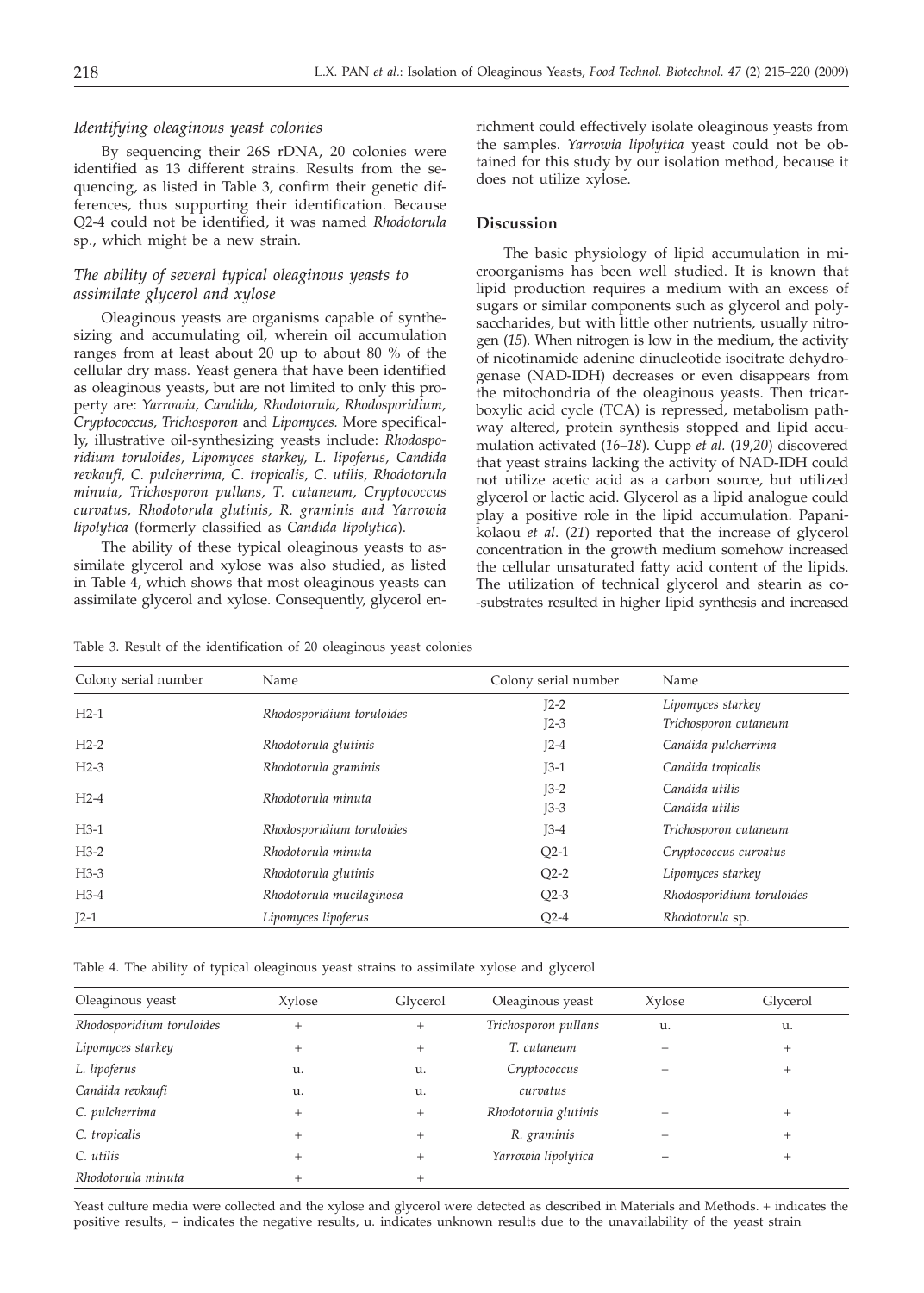citric acid production than the combination of glucose and stearin. Briefly, this suggested that glycerol as a sole carbon source in the growth medium may have positive effect on the enrichment of oleaginous yeasts.

Oleaginous yeasts are often considered for the production of single cell oil (SCO). The economics of these bioprocesses has become more favourable when zero or negative value waste substrates are utilized as carbon or nitrogen sources (*11,22–24*). As a primary component of hydrolysis of lignocellulosic materials, xylose utilization has become a key problem in the production of single cell oil. Oleaginous yeasts have bright prospects in industrial applications since they can utilize xylose and glucose at the same time.

After 5 days of incubation, the analysis of residual xylose is performed. The result shows that xylose is not completely utilized by the yeasts. Before the depletion of the carbon source in the culture medium, oleaginous microorganisms are not able to consume their own lipid reserves (*25–27*). In this case, the accumulated lipids are not used for lipid-free biomass synthesis.

Lipid coefficient is expressed as the amount of lipid produced in each 100 g of xylose in the substrate consumed. The higher the lipid coefficient, the higher the efficiency of substrate utilization. Li *et al*. (*28*) investigated the lipid coefficients of 10 oleaginous yeasts utilizing xylose and showed that *Rhodosporidium toruloides* AS 2.1389 had the maximum conversion rate of 10.6 g of lipid per 100 g of consumed xylose. In this study, 8 strains of oleaginous yeasts were obtained whose lipid coefficients were more than 10. Lipid coefficients of these oleaginous yeasts were higher than those of previously reported strains (*28,29*).

In order to further increase the lipid production from xylose, we believe that future research efforts should be focused on the following three aspects: (*i*) fermentation conditions for lipid production by oleaginous yeasts should be optimized, (*ii*) oleaginous yeasts should be subjected to mutagenesis to select better strains with the highest lipid productions, and (*iii*) xylose assimilation should be further improved by the genetic engineering methods.

Our results suggest that components from the lignocellulosic biomass may be utilized to produce microbial oil, which could be an alternative biofuel and a promising energy source. The 13 yeast strains we isolated have the potential to be used for the industrial production of biofuels or cocoa butter substitute, because they assimilate a wide range of sugars with xylose as the main component.

## **Conclusion**

In this study, a simple method was used to isolate oleaginous yeasts utilizing xylose from the soil. There were 13 strains identified and it was shown that several strains produced lipids in high yields when fed with carbohydrates. This is an efficient way of producing lipids from carbohydrate. Therefore, potentially it could be used to produce a large amount of lipids for biofuels or cocoa butter substitute.

#### *Acknowledgements*

This work was supported by National High Technology Research and Development Program of China (863 Program, no. 20362001).

## **References**

- *1.* T. Krawczyk, Biodiesel Alternative fuel makes inroads but hurdles remain, *Inform, 7* (1996) 801–829*.*
- *2.* F. Ma, M.A. Hanna, Biodiesel production: A review, *Bioresour. Technol. 70* (1999) 1–15.
- *3.* X. Miao*,* Q. Wu*,* Biodiesel production from heterotrophic microalgal oil*, Bioresour. Technol. 97* (2006) 841–846.
- *4.* C. Dai, J. Tao, F. Xie, Y. Dai, M. Zhao, Biodiesel generation from oleaginous yeast *Rhodotorula glutinis* with xylose assimilating capacity*, Afr. J. Biotechnol. 6* (2007) 2130–2134.
- *5.* J. Tao, C.C. Dai, Q. Dai, M. Zhao, The conversion efficiency and economic feasibility of microbial energy, *Chin. J. Microbiol. 26* (2006) 48–54 (in Chinese).
- *6. Food from Waste,* C.G. Birch, K.J. Parker, J.T. Worgan (Eds.), Applied Science Publishers, London, UK (1976) pp. 98– 111.
- *7.* M. Woodbine: Microbial Fat: Micro-Organisms as Potential Fat Producers*.* In: *Progress in Industrial Microbiology, Vol. 1,* D.J.D. Hockenhull (Ed.)*,* Elsevier*,* London*,* UK (1959) pp. 181–245.
- *8.* C. Ratledge, S.G. Wilkinson: *Microbial Lipids,* Academic Press*,* London*,* UK (1989) pp. 555–697.
- *9.* C. Ratledge, Fatty acid biosynthesis in microorganisms being used for single cell oil production, *Biochimie, 86* (2004) 807–815.
- *10.* S. Papanikolaou, I. Chevalot, M. Komaitis, G. Aggelis, I. Marc, Kinetic profile of the cellular lipid composition in an oleaginous yeast *Yarrowia lipolytica* capable of producing a cocoa-butter substitute from industrial fats, *Antonie van Leeuwenhoek, 80* (2001) 215–224.
- *11.* S. Papanikolaou, L. Muniglia, I. Chevalot, G. Aggelis, I. Marc, Accumulation of a cocoa-butter-like lipid by *Yarrowia lipolytica* cultivated on agro-industrial residues*, Curr*. *Microbiol*. *46* (2003) 124–130.
- *12.* D.Q. Zhou: *Microbiology Lab Manual*, Shanghai Scientific and Technical Publishers, Shanghai, PR China (1983) pp. 32–34.
- *13.* E.G. Bligh, W.J. Dyer, A rapid method of total lipid extraction and purification, *Can. J. Biochem. Physiol. 37* (1959) 911–917.
- *14.* A.L. Chaney, E.P. Marbach, Modified reagents for determination of urea and ammonia, *Clin. Chem. 8* (1962) 130–132.
- *15.* Y. Li, Z. Zhao, F. Bai, High-density cultivation of oleaginous yeast *Rhodosporidium toruloides* Y4 in fed-batch culture*, Enzyme Microb. Technol. 41* (2007) 312–317.
- *16.* C.T. Evans, A.H. Scragg, C. Ratledge, Regulation of citrate efflux from mitochondria of oleaginous and non-oleaginous yeasts by adenine nucleotides, *Eur. J. Biochem. 132* (1981) 609–615.
- *17.* P.A. Botham, C. Ratledge, A biochemical explanation for lipid accumulation in *Candida 107* and other oleaginous micro-organisms*, J. Gen. Microbiol. 114* (1979) 361–375.
- *18.* L. Palmieri, F. Palmieri, M.J. Runswick, Identification by bacterial expression and functional reconstitution of the yeast genomic sequence encoding the mitochondrial dicarboxylate carrier protein, *FEBS Lett. 399* (1996) 299–302.
- *19.* J.R. Cupp, L. McAlister-Henn, Cloning and characterization of the gene encoding the IDH1 subunit of NAD<sup>+</sup>-dependent isocitrate dehydrogenase from *Saccharomyces cerevisiae, J. Biol. Chem. 267* (1992) 16417–16423.